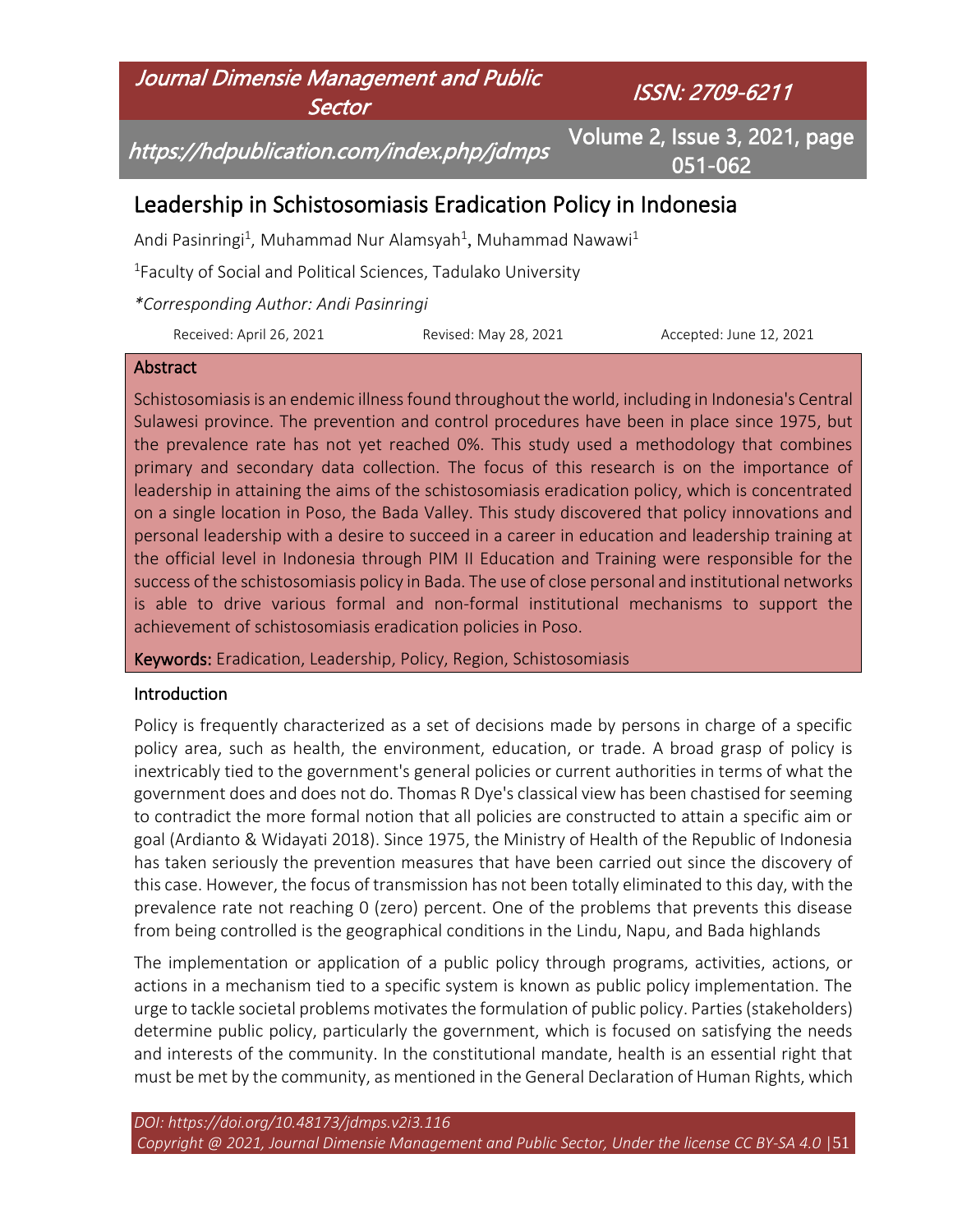is established as a basic right (right based).

Indonesia is the only country in Southeast Asia that is still endemic to Schistosomiasis or snail fever (National Revenue Agency of the Republic of Indonesia 2017). This is an old sickness in which the worm Schistosoma japonicum existed 2100 years ago, according to excavations in China's Hunan region, where worm eggs were discovered in the intestines of a mummy between 1971 and 1974 (McManus et al. 2010). This illness has infected a total of 206.5 million people in 78 nations across three continents: Africa, Asia, and South America (Pranata & Setia 2019). The bloodworm Schistosoma japonicum causes this disease, which was initially detected in the Lindu Valley area in 1937, then in the Napu Valley in 1974, and finally in the Bada Valley in 2008.

Schistosomiasis has been detected in 23 villages across Poso Regency, Central Sulawesi Province(Dinas Kesehatan 2019). This disease attacks humans so that it has a negative impact on the economy and public health. Children, for example, are readily targeted because they simply want to be free to explore their surroundings. This condition can induce anemia in children, resulting in stunting and impaired learning capacity. Chronic schistosomiasis in adults causes a loss of ability to work and, in extreme circumstances, death. This is due to the fact that these worms assault the liver and cause harm. The Schistosoma japonicum worm is transmitted through the Oncomelania hupensis lindoensis worm, which is capable of infecting mammals and serving as an intermediary for transmission through worm droppings in a variety of livestock, including cattle, buffalo, pigs, rats, and, in the case of the Philippines, dogs, which serve as reservoirs for humans (Rudge et al. 2008).

Although the phenomenon of the Bada Valley was first found in 2008, it is much faster in terms of achieving control. This situation is distinct from the broader state of Central Sulawesi, which is in flux (Kawur & Taufan 2019). There are 269 snail focus areas in Poso Regency, scattered among five sub-districts, one of which is in the Bada Valley, West Lore District. Given the handling procedures in the previous two locations that will make it easier to handle and control, the Bada valley or West Lore sub-district is fascinating as the last place discovered. To be able to eliminate and eradicate schistosomiasis by 2019, policies for dealing with the disease have been placed as a national priority. Humans have been infected with Schistosomiasis, which has a negative influence on the region's economic, health, and even social life. One of the real impacts is stunting and children's low enthusiasm for learning (National Revenue Agency of the Republic of Indonesia 2017).

Existing policies at various levels of government are, of course, an attempt to reduce the prevalence rate by establishing a system of cooperation, such as collaboration between government institutions. Well, there is no serious, systematic, or mass effort that makes the schistosomiasis problem, which is one of the endemic and peculiar diseases in Central Sulawesi, as though there is no progress. There is no comprehensive assessment of the actors, substance, context, and processes involved with this topic. Schistosomiasis is a tropical parasitic disease caused by Schistosoma worms. In developing countries, this disease has afflicted 200 million people (Rusjdi, 2011). With diseased mammals as the medium of development, the schistosomiasis phenomena becomes more difficult. (Rosmini et al. 2014). According to the study (Lusiyana & Eka 2016) this disease is endemic in 78 nations, 52 of which have medium-high endemicity levels. Because environmental conditions, habits, parasites, vectors, and hosts all play a role in Schistosoma sp. transmission, it is extremely difficult to eradicate.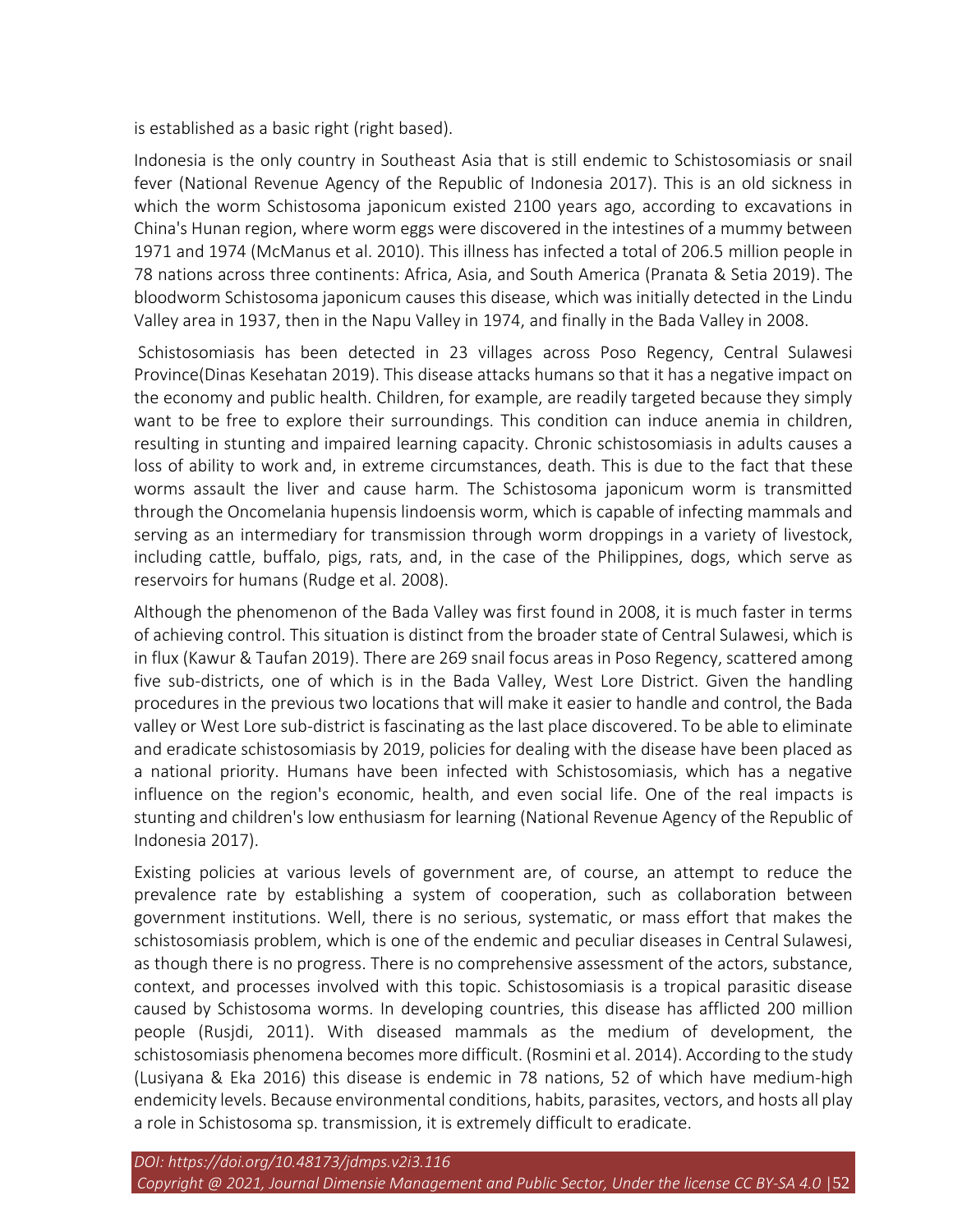The policy of the Governor of Central Sulawesi through the Integrated Team for Schistosomiasis Control has been implemented with the existence of the Team, according to a study on schistosomiasis control policies conducted by Erland et al. (2012); Erland et al. (2014) despite the need for regional regulations as an umbrella for synchronizing the work of all SKPD. The working relationship between the federal, provincial, and district administrations as a single body is not placed in the framework of national policy in this study. Another finding of the study Firmansyah (2017) is that the policies governing the integrated team for Schistosomiasis control need to be reviewed and socialized again so that the integrated team's performance may be improved such that the objective of lowering Schistosomiasis prevalence to less than 1% can be met.

Another study involving community participation was given in a paper Pitriani & Rau (2017) which found that there was an idea to develop Neighbourhood level Schistosomiasis cadres in endemic and potentially endemic villages using the focus group discussion approach. This is expected to encourage community engagement even further so that routine inspections can be expanded; people want to wear boots and drink safe, clean water, and latrines are available in settlements and community gardens in this scenario.

The findings of this study are backed up by a thesis study Akbar (2016) which found multiple variables in four indicators of Schistosomiasis incidence: the use of water sources, passing through the focus area, the use of personal protective equipment, and the habit of activities in rivers / ditches. In addition to poor use of water sources, habits of activities in rivers/troughs, and habits of passing through focus areas, and the use of personal protective equipment by not wearing personal protective equipment such as boots, the quantitative study discovered that the predictive index of the incidence of Schistosomiasis based on community behavior was obtained.

Akbar (2016) findings are consistent with those of (Ningsi and Ikhtiar 2019) (Syam, Bungawati, and E Faisal 2018) who concluded that while Lindu inhabitants have a strong understanding of schistosomiasis, preventive action to safeguard themselves and their families is still lacking. The practice of people not wearing personal protective equipment while working in the fields and gardens encourages schistosomiasis to spread. Another study found no link between the technical characteristics of using water facilities and using family latrines and the incidence of Schistosomiasis. There is a link between the use of personal protective equipment (PPE) and the involvement of candidates in the occurrence of Schistosomiasis. According to the study (Veridiana & Chadijah 2013) individuals in Mekarsari Village and Dodolo Village exhibited inadequate conduct in preventing the transmission of schistosomiasis. Work is the only one of the three characteristics evaluated that is related to community behavior in preventing schistosomiasis transmission.

The primary goal of health-care policies Dachi (2016) is to provide a pattern of prevention (preventive), services that focus on health maintenance (motive), disease treatment (curative), health recovery (rehabilitative), and protection of the vulnerable. Based on these goals, health policy is a component of health institutions, acting as a political force that influences public health at regional, national, and international levels. The achievement of this goal has been accomplished by the development of several initiatives at various levels of government (central, provincial, district, and village) to address various schistosomiasis issues. According to a study (Muhammad 2014), the ability to implement public policies, backed by adequate public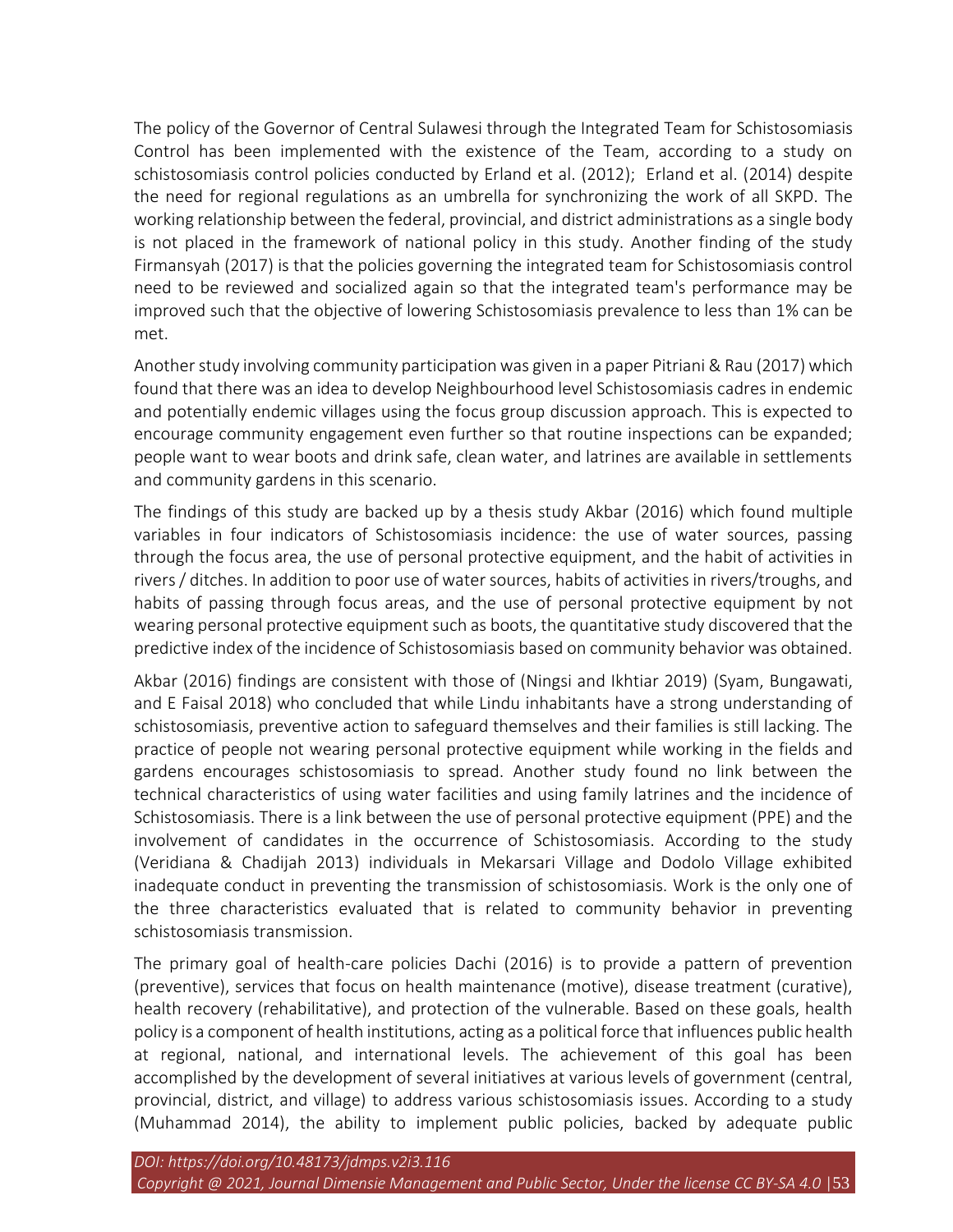leadership and governance, is a mechanism for achieving goals locally, nationally, and worldwide. The conclusion of Fadel's thesis is that in the process of implementing public policy, effective public leadership and excellent public governance are required, along with implementation competence. The interrelationships between public leadership, governance, and policy implementation competency have direct consequences for the implementation and effects of public policies. Collaboration, interaction, and entrepreneurial abilities must be recognized as fundamental and important talents for governmental program implementation.

Through the preparation of various supporting factors such as content, actors, and policy procedures, health policy pays attention to aspects of health service users, particularly the community. Although most policy assessment studies are retroactive in character, this analysis examines policy decisions about how policies might be incorporated in the agenda at all levels of government policy (village, sub-district, district and province). This has to do with how it was started and formulated, as well as the contents of the policy on support for schistosomiasis treatment in the affected areas, particularly in Bada.

This research reviews and tracks policies that determine whether or not the goals set out to be achieved were met. The Bada Valley was chosen as one of the three regions in Central Sulawesi that became the focus of schistosomiasis, along with the Napu Valley and the Lindu Valley. The findings of this study will be used to evaluate policies to combat schistosomiasis in these two locations. The government can use this research to build a baseline framework for rejuvenating policies and revising existing policies in order to achieve synergies and better policy outcomes

## Methods

A qualitative descriptive method is used in this investigation. In the context of analyzing the schistosomiasis policy, this method emphasizes the meaning, reasoning, and definition of a specific circumstance. This policy research uses elite interviewing as stated (Patton et al., 2015), with the referent or snowball method to select sources. Multidimensional, inductive-empirical, practical action oriented, policy actor-based, and value-laden are the concepts that guide this policy research. This study employs secondary and primary data collection approaches, as well as in-depth interviewing techniques The data analysis used in this study follows the given concept (Anon 2018). revealed that the activities in qualitative data analysis were carried out interactively and took place continuously at each stage of the research to completion.

# Results and Discussion

Health policy is defined as a set of government action relationships that are determined by a web of interconnected decisions. Health policy is also a plan or approach for influencing the health sector's determinants in connection to strategic concerns in order to promote public health, in this case schistosomiasis. As a result, health policy is simply an arrangement of design objectives and the foundation for considering government programs related to public health problems such as schistosomiasis in the context of this research as the government's decision to do or not do in the field of public health. in the province of Central Sulawesi, particularly in Poso Regency, and particularly in the Bada Valley, one of the schistosomiasis-affected places where the snail focus was discovered. This focus may be found in West Lore District, from Lelio Village to Kageroa Village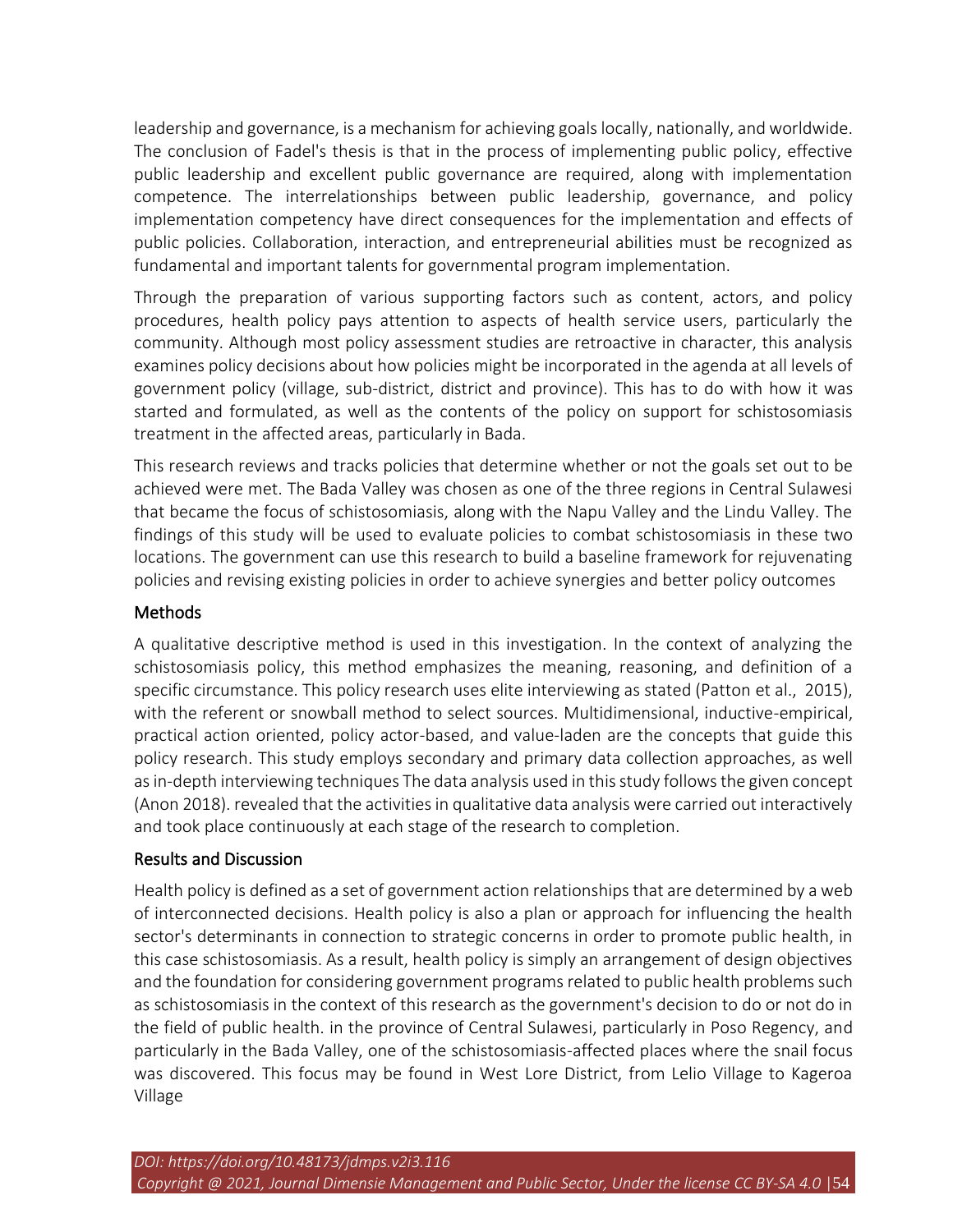

Figure 1. Map of Schistosomiasis Focus Distribution in Villages in Poso Regency

Source: Head of Poso District Health Office, 2019

One of the RPJMN's 2015-2019 priority is the eradication of neglected tropical illnesses. This aligns with the Sustainable Development Goals (SDGs), particularly one of the aims in the third SDG, namely ending AIDS, tuberculosis, malaria, and other neglected tropical illnesses epidemics. Schistosomiasis, sometimes known as snail sickness, is a tropical disease that is often overlooked. Efforts to control this disease have been ongoing for at least 35 years, and lessons have been learned that eradication of this disease requires a multi-sectoral approach implemented simultaneously in endemic locations/villages.

Since 1975, numerous central and regional initiatives for schistosomiasis prevention have been implemented. Governor Decree number. 443.2/201/DISKESDA-G.ST/2012 Regarding the Integrated Team for Schistosomiasis Control in Central Sulawesi Province 2012-2016 was issued by the provincial government following the reform(Central Celebes Governor's decree 2012). Even back then, the Governor of Central Sulawesi Province issued Decree No. 440/271/BAPPEDA-G.ST/2017 concerning the Integrated Team for Schistosomiasis Control in Central Sulawesi Province 2016-2021, as well as the Regent of Poso issued Decree No. 188.45/0434/2017, 188.45/0251/2018, and 188.45/0319/2019 In 2017, 2018, and 2019, the Poso District established an Integrated Team for Schistosomiasis Control(Central Celebes Governor's decree 2017)(Poso regent's decree 2017)(Poso regent's decree 2018)(Poso regent's decree 2019). The provincial government and three districts in Central Sulawesi Province have committed to this approach. On the 47th National Health Day, 12-11-2011, at Wuasa (NAPU), North Lore District, local governments signed an agreement on the Control and Elimination of Schistosomiasis Disease in Dataran Napu, Poso, and Lindu Districts, Sigi District. There is no mention of the Bada region, which was just discovered in 2008.

The period of leadership of the Central Sulawesi government under Longki Janggola from 2011- 2020 today, through this policy, has not been able to eradicate schistosomiasis. Similarly, the 2 leadership periods in Poso from Piet Inkiriwang to Darmin Sugilipu were also unable to eradicate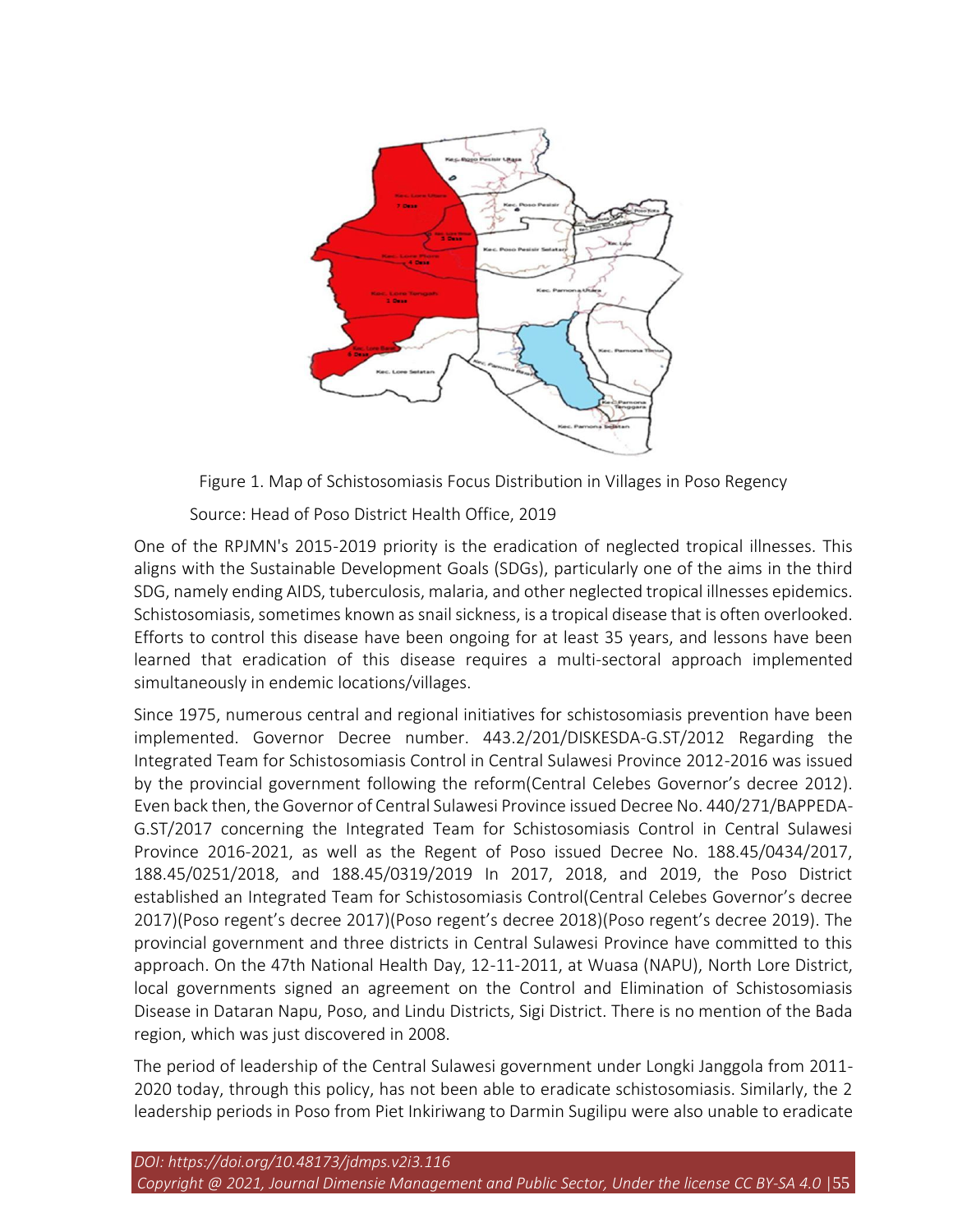schistosomiasis in 2 areas in Poso, namely the Bada Valley and the Napu Valley. The Bada Valley's triumph in 2020, thanks to the Head of the Poso District Health Office Napoleon Taufan Karwur's policy innovation breakthrough. The success of policy innovation due to the efforts of other institutional structures demonstrates that a policy's leadership orientation is critical to its success.

The failure of Bappenas' eradication policy, which was started in 2018, is thought to be due to the government's engagement, which has not been working as expected. Each institution operates on its own. This should not happen in the age of decentralization, when local government policies are meant to be implemented through regional autonomy, bringing services closer to the people. This state persisted until 2018. After initiating the eradication, Typhoon Karwur announced that the Center, under the National Development Planning Agency (Bapenas), was working smoothly. The head of the health department believes it will be difficult to meet the aim for a pattern of handling that does not undergo such adjustments. This is because it appears that the government is taking on too many tasks in the central program, and there isn't enough community involvement. As a result, Taufan Karwur, who was present at the Second Diklatpim in Makassar at the time, took the initiative and elevated it as a working paper for innovation to speed up previously difficult policy change.

The fundamental reason for the failure to control and eliminate this extremely hazardous schistosomiasis is the community's lack of understanding. The implication is that individuals do not make an effort to develop a behavior culture that will allow them to avoid interaction with the schistosomiasis intermediate snail. The second issue is a lack of public awareness about how to handle livestock farming in such a way that livestock are not exposed to schistosomiasis and do not become intermediary media. The different studies mentioned above demonstrate that the community has come to comprehend the need of controlling and eliminating schisto, which poses a threat to their life. However, the desire for a better living with limited land ownership, such as an area around the protected forest, pushes the population to be unconcerned about the situation, leading them to choose to overlook the schisto ramifications for them.

The government's follow-up activities, particularly those led by the Donggala Health Research Center (Balitkes) as a vertical institution under the Ministry of Health, have aimed to foster the development of GEMA BERAKSI, which is an innovative idea born out of the DIKLAT PIM II Dr. Taufan Karwur, As the Director of the Poso District Health Office, I promoted village ordinances for the prevention and control of snail fever (schistosomiasis). Although there is coordination between certain institutions within the Poso Regency government in regards to the issuance of village policies, the position of the village's existence in the policy hierarchy according to Law No. 12 of 2011 concerning the Establishment of Legislation in Indonesia is unknown. Unfortunately, village regulations must be able to relate to higher rules and/or unique situations within the policy framework, which necessitates a policy constructed on the process carried out by organic mechanisms in the village community in question. Although it is a community necessity, the existence of village laws and village head decisions on selected schisto cadres is carried out by encouraging the Gema Beraksi activity to fulfill its goals This was spearheaded by the head of the Poso Health Service and backed by the Donggala Balitkes, and engaged the necessary OPD as well as political assistance from the Regent and Deputy Regent of Poso.

Of course, this is not the norm in the process; in fact, a law enacted in one area must be able to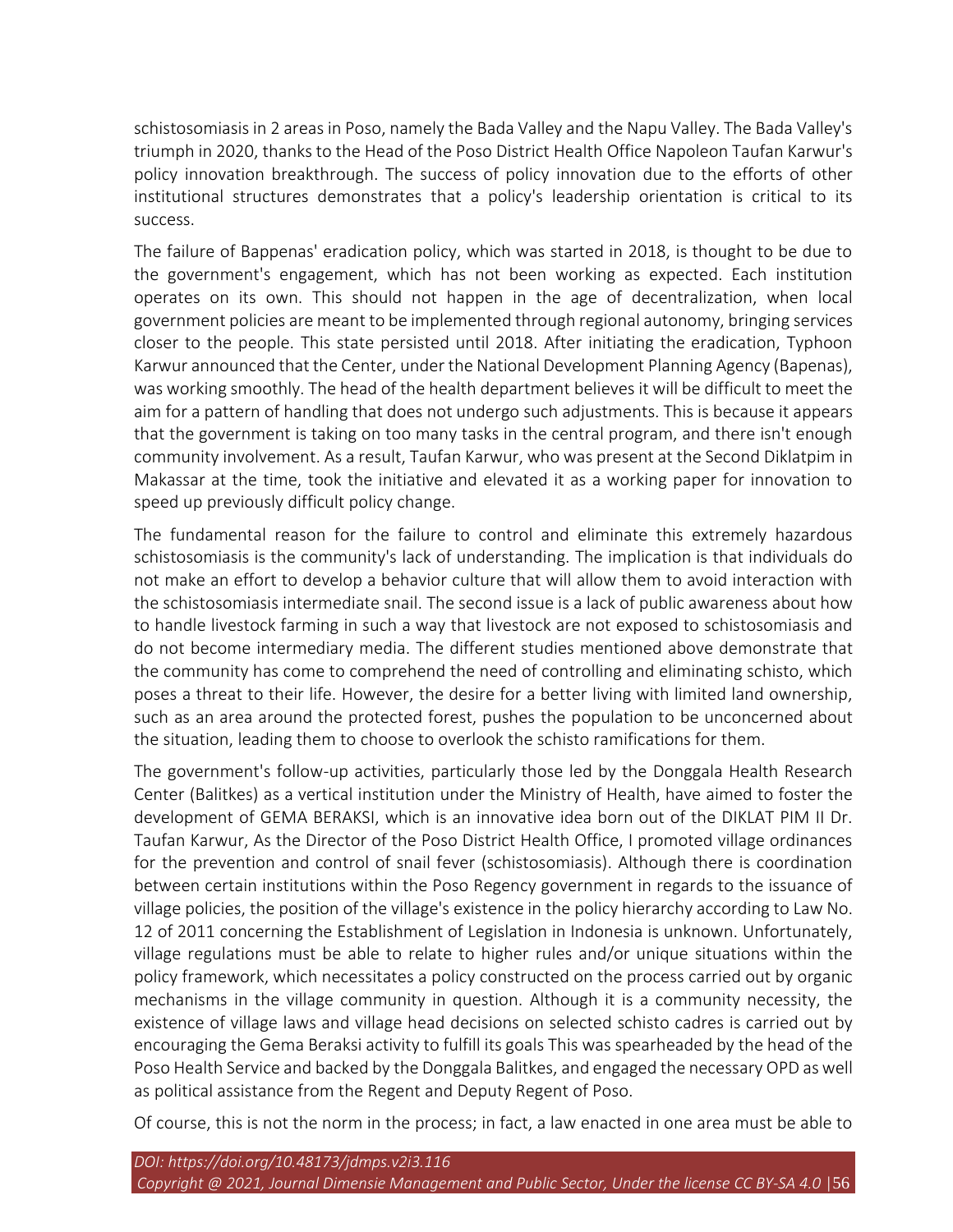cover a broad range of issues, or it would conflict with others. The existence of an umbrella policy that will be employed so that it can become legal certainty and not merely the whim of a group of individuals or particular interests is the relevance of regulatory requirements. In fact, Schistosomiasis provisions were not implemented as part of the national legislation agenda, despite the fact that it was considered a national problem. Districts have never been incorporated in the regional legislation program as a term in the Law 32/2004 regime or in the Regional Regulation Agency (Banperda) under the Law 23/2014 regime on local government at the provincial level.

Even though the legality of the provisions of the regulations in Indonesia are not in accordance with existing regulations, village regulations regarding Schistosomiasis in villages in the District of West Lore are able to manage and systematize community work in the management and control of Schistosomiasis. A policy breakthrough established by the village head with the assistance of research from the Donggala Health Research Center and the Poso District Health Office is a structured work scheme that gives certainty for schistosomiasis cadres This was previously maintained by the Lore Barat health center. Although each village's financial method is insufficient, it can motivate schistos cadres to work. The Village Regulation No. 1 of 2019 and Village Head Decree No. 01/140/DL/V/2019 offer a policy framework for allocating monies from the Allocation of village funds handled by Lengkeka village, for reprianus Ratode, who presently acts as the acting head of the Lengkeka village (Lengkeka 2019)(Village Head Decree 2019) (Interview Reprianus Ratode, 2020).

The funding provided by the village in response to the existence of this village regulation is used to prepare funding for schisto cadres who work tirelessly to assist with a variety of tasks, including providing information about schisto and promoting a healthy lifestyle, as well as collecting feces once a year. Village ordinances and decisions serve as the foundation for local leaders providing pocket money or honoraria, as well as training for village cadres. According to Leo Baturu, a schisto cadre in Kageroa village, the Cadre Team was initially voluntary until 2019 when it was founded by a village head decision. Initially, there were only five persons, but it was later expanded to ten. The squad, which was also known as the Peda Team at the time, was in charge of collecting excrement, performing snail surveys, and interacting with the community. (Interview, 2020). There is also a Mobasa Team for teachers and village extension workers, as well as a Mepaturo Team for traditional and religious leaders, in addition to the Peda Team.

According to the epidemiologist at the Poso District Health Office, the achievement of the schistosomiasis target is 0(Zero) percent, based on the examination of feces samples as a method of knowing the impact of schistosomiasis in the Bada valley area, although the collection of feces has not reached 100 percent of the total population in 6 villages in West Lore. This milestone will enable the implementation of the Declaration of Indonesia's Achievements in the Elimination of Schistosomiasis in 2025, according to the 2018-2025 Schistosomiasis Eradication Road Map. The incidence of disease in humans, animals, and intermediate snails has been zero percent since 2020-2025, which is a key indicator. The achievement of zero percent must, of course, be backed up by animal incidence and the presence of intermediary snails, which must be eradicated.

In the context of Poso district, achieving 0% in 2020 could be in keeping with the topic of the 2020 Government Work Plan (RKP), which is Human Resource Development for Quality Growth. Human Development and Poverty Reduction are two of his top concerns. This strategy is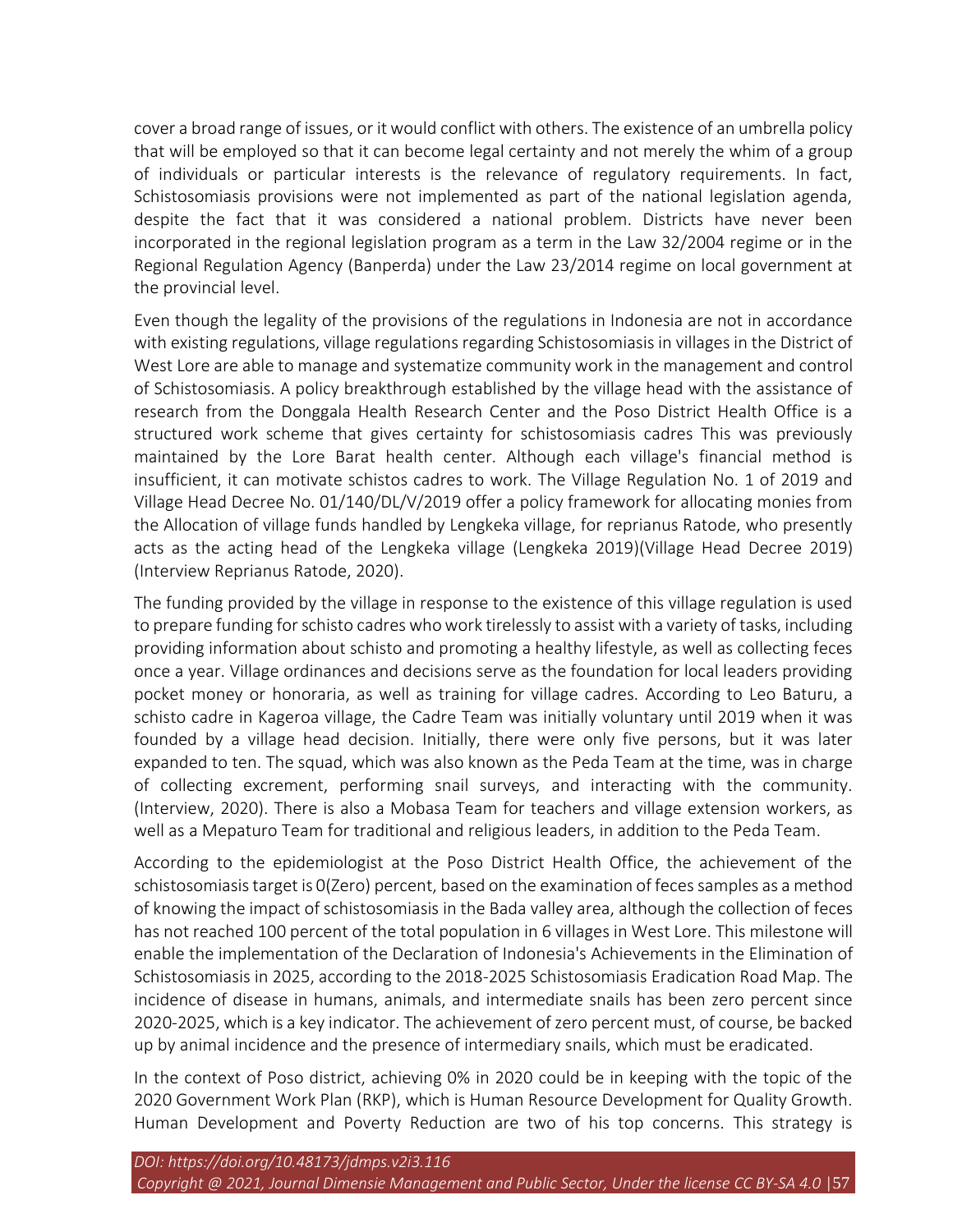expected to be included in Poso Regency's Local Government Innovation, which supports the control and elimination of schistosomiasis under the topic "Independent Community Movement to Fight Schistosomiasis Conch / Gema Beraksi (Mobago Schisto)". Improving the quality of life and the family economy by focusing on land processing into land that can support the family economy in the Poso and Bada Valley areas in particular will help to achieve these national priorities.

The Regent and Deputy Regent's involvement in the mobago schisto movement, which was heavily involved in the Gema Beraksi activities, had a significant impact on the achievement of policy objectives. The presence of the Regent's leadership has the power to entice other institutions and community connections to participate. The main capital in achieving the Gema Action program is the Poso people's traits of always respecting leaders. The employment of localized words (languages) in the institutionalization of work can also raise community awareness about the ideologicalization of schistosomiasis as a local concern. Institutionalization of three teams in the village, the Peda Team for fecal collectors, the Mobasa Team for teachers, and the mepaturo Team for traditional and religious leaders, all in the local language. This success can be attributed to cultural awareness, which was sparked by leadership initiatives based on the state's cadre leveling mechanism, which included mandatory PIM II Training for prospective leaders in the regions who would occupy or are currently occupying positions equivalent to echelon II.

| <b>No</b>      | Regional Apparatus Organizations & | Budget (Rp. 000) |          |          |          |  |  |
|----------------|------------------------------------|------------------|----------|----------|----------|--|--|
|                | <b>Related Work Programs</b>       | 2017             | 2018     | 2019     | 2020     |  |  |
| $\mathbf{1}$   | <b>Office of Public Health</b>     |                  |          |          |          |  |  |
|                | Health promotion control and       | 223645           | 387756   | 351127   | 297346   |  |  |
|                | eradication of communicable        |                  |          |          |          |  |  |
|                | diseases                           |                  |          |          |          |  |  |
|                | Health Promotion & community       | 30000            | 150000   | 91842    | 70475    |  |  |
|                | empowerment                        |                  |          |          |          |  |  |
|                | <b>Environmental Protection</b>    | 5765             | 66560    | 44900    | 11935    |  |  |
|                | Renovation of an office building   |                  | 10813014 |          |          |  |  |
| $\overline{2}$ | <b>Service of Fisheries</b>        |                  | 167700   | 582824   | 260000   |  |  |
| $\overline{3}$ | <b>PMD</b>                         |                  | 20119    | 19804    | 12944    |  |  |
| 4              | Department of Education and        |                  | 5000     | 254      | 80200263 |  |  |
|                | Culture                            |                  |          |          |          |  |  |
| 5              | Department of Public Works and     |                  |          |          |          |  |  |
|                | <b>Spatial Planing</b>             |                  |          |          |          |  |  |
|                | Improved Irrigation Network        | 7109971          | 24035922 | 64304800 | 3298493  |  |  |
|                | Development of Drinking Water &    |                  |          |          |          |  |  |
|                | Wastewater Management              |                  |          |          |          |  |  |
|                | Performance                        | 2120000          | 1959878  | 2450646  | 850000   |  |  |
| 6              | LH service                         |                  | 66055    |          |          |  |  |
| 7              | <b>Department of Agriculture</b>   |                  |          |          |          |  |  |

Table 1. Financing related to the Schistosomiasis Control program at the Poso Regency Regional Apparatus Organization

*DOI: https://doi.org/10.48173/jdmps.v2i3.116*

*Copyright @ 2021, Journal Dimensie Management and Public Sector, Under the license CC BY-SA 4.0* |58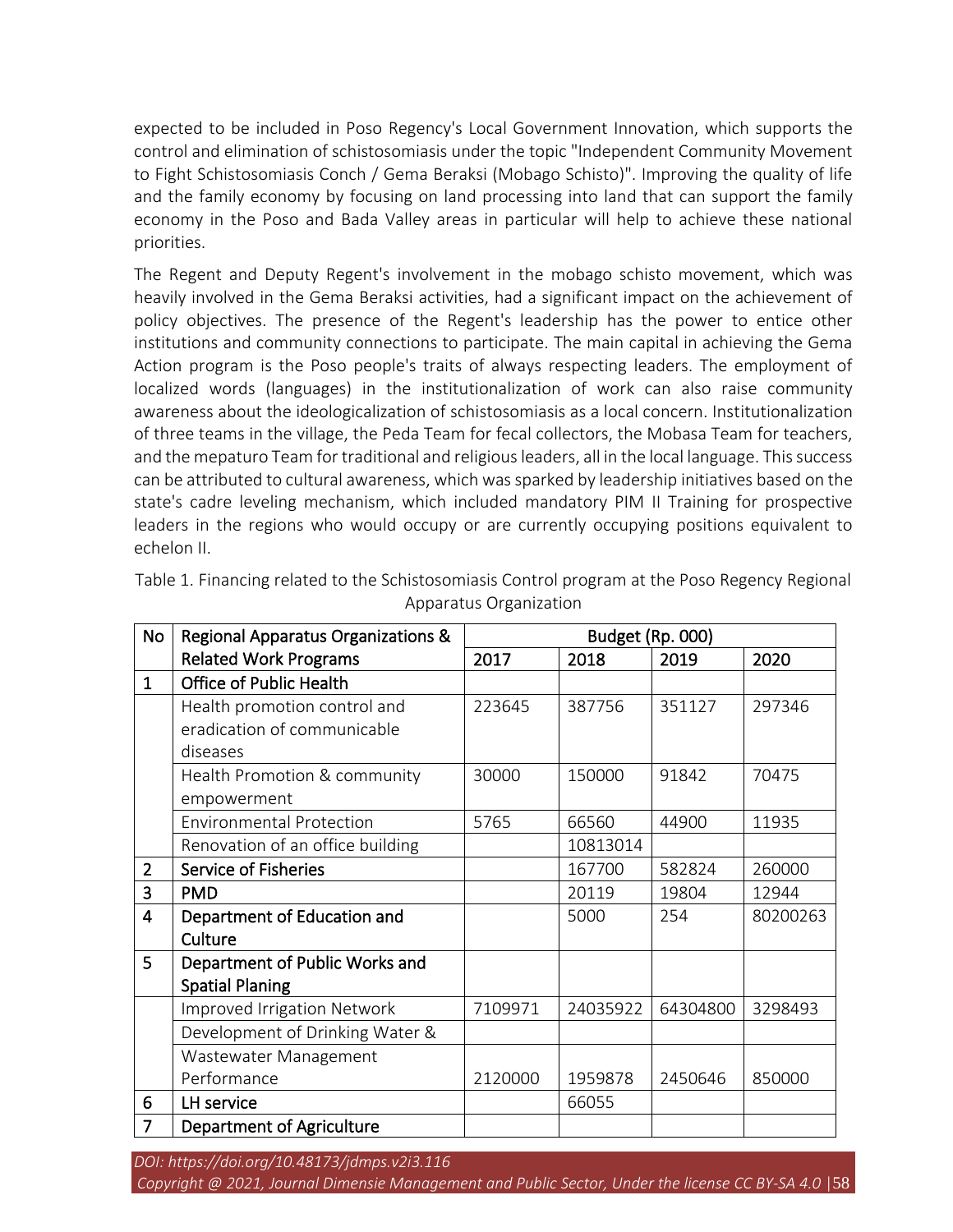|  | Increase in Agricultural/plantation |         |         |         |         |
|--|-------------------------------------|---------|---------|---------|---------|
|  | Production                          | 3768000 | 3177390 | 2446500 | 1209741 |
|  | Prevention & control of livestock   |         |         |         |         |
|  | disease                             |         |         |         | 46711   |

Source: Poso Regency local government, 2020

According to the data in the table above, funding for the Scistosomiasis Prevention Scheme has not been explicitly stated in the Poso Regency Regional Budget (APBD) from 2017 to 2020. The financial component is an important part of a government management structure. Even with proper control, good planning and methodical organization will not be able to create good activities without the involvement of adequate people resources, funding, and equipment.

The absence of treatment continuity is one of the most significant barriers to schistosomiasis eradication in the body. In terms of concern for this subject, the difference in attention between the political interests of the Regent of Darmin and Piet Inkiriwang appears to be different. This is apparent in the governor's, as well as other governors', concern, who has a pharmaceutical background in his two terms in office. Although there are already two laboratories for schistosomiasis examination in these two places, the laboratories in Bada are in poor condition, as evidenced by the human resources who operate them, all of them are temporary staff recruited from retired health workers. The laboratory in Napu, which was awarded by the provincial government in 2018, is a fairly good laboratory.

The removal of mass treatment since 2020 is one of the measures resulting from schistosomiasis eradication. This differs from the viewpoint presented previously Kawur & Taufan (2019) that most schistosomiasis eradication initiatives focus on infection control by preventive chemotherapy. Praziquantel is a cost-effective schistosomiasis treatment. Another study conducted in Indonesia backs with the government's policy decisions, claiming that there is no link between treatment and the level of reduction in worm impact on the community (Nurwidayati et al. 2016). The Indonesian government has taken a different strategy, focusing solely on the impacted populations. This policy was chosen as a reality because of the advances in schistosomiasis treatment that have been made to far.

If utilizing an evaluation approach with a comparison in China, Taufan Karwur and Ms Heningsih, as two leader figures who have directly seen and experienced the two circumstances, state that the central government's engagement in the policy of managing and eliminating schisto is quite significant. China is hosting the event. The availability of relatively contemporary supporting infrastructure and superstructure demonstrates this condition. (Interview with Heningsih, 2020). When compared to what is now being implemented in Indonesia, the implementation is still based on self-help and community social capital. Culture's power combined with mutual cooperation is a valuable advantage in attaining contemporary schist control and removal (interview with Taufan Karwur, 2020).

Indeed, the outcome of the chosen policy will be influenced by leadership. Policy leadership, as stated (Alias & Ismail 2017), would provide an opportunity to understand the role of leaders involved in policies in order to achieve organizational success. Leadership, of course, necessitates institutionalization in order to be realized. Leadership, according to studies Capano (2009), is a major motivator of political and policy change. Furthermore, something unique in leadership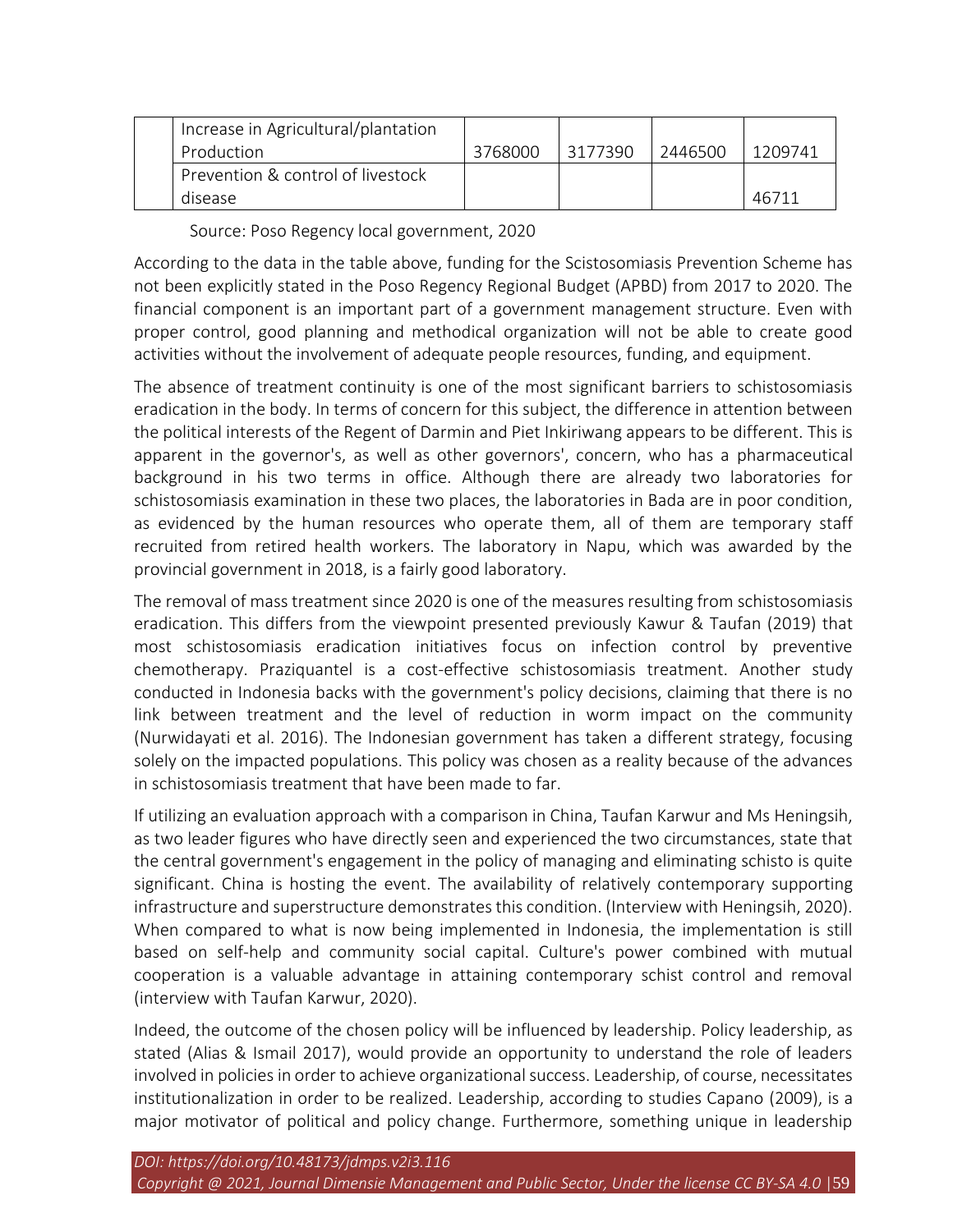creates a space for something specific to manifest, which means "institutions" play a significant role in the political and policy process.

## **Conclusion**

Leadership orientation will determine the success of cross-sectoral schistosomiasis control and management policies. The absence of leadership caused the policy to not receive maximum institutional support, including taking sides in financing during the leadership period in Poso. Because schistosomiasis was regarded an issue that was not "sexy" or "important," it received less strategic focus in order to secure funding, the involvement that was actually carried out by all government entities in accordance with existing rules was not carried out adequately. Because of leadership innovations that can synergize to be able to intensely implement the program, success in the Bada valley is possible. Policy change innovation that includes the community as a potential for policy achievement by involving the community's local cultural component can aid in the implementation of these policies kebijakan. The system for tiering jobs and requiring training as part of leadership management development has the potential to accelerate regional development innovation. The chief of the health office was able to exhibit his managerial leadership skills in the form of a policy paper in PIM II Education and Training as a result of his participation as a condition. Community-based policies that may transfer eradication programs broadly, with the ability to develop stakeholder involvement and activate formal and non-formal potential in Poso. The eradication effort for the prevention and control of schistosomiasis in Poso, which aims to attain a prevalence rate of 0% by 2020, is showing signs of progress.

## References

- Akbar, H. (2016). *Indeks Prediktif Kejadian Schistosomiasis Berbasis Perilaku Masyarakat di Dataran Tinggi Lindu Kabupaten Sigi* (Doctoral dissertation, Universitas Airlangga).
- Alias, N., & Ismail, A. (2017). The Construct of Policy Leadership: A Conceptual Framework. *International Journal of Academic Research in Business and Social Sciences*, *7*(3), 624-634.
- Anon. (2018). "Miles Huberman Dan Saldana." Retrieved June 18, 2021 (https://scholar.google.co.id/scholar?hl=id&as\_sdt=0%2C5&q=Miles+Huberman+dan+ Sal dana%2C+2014&btnG=).
- Ardianto, S., & Widayati, W. (2018). Public Policy Analysis by The Government of Pati on Negative Impact of Prevention of Karaoke for The Tourism Businesses. *Jurnal Daulat Hukum*, *1*(3), 681-686.
- Capano, G. (2009). Political change and Policy change: some notes on the role of leadership as a theoretical and empirical problem. In *Paper presented at the XXI IPSA World Congress of Political Science* (Vol. 12, p. 16).
- Dachi, R. A. (2017). *Proses dan analisis kebijakan kesehatan (suatu pendekatan konseptual)*. Deepublish.
- Erland, Ahmad, Muh Junaidi, ni nyoman Verdiana, Puryadi, and Oktaviyani. (2014). Studi Schistosomiasis." *Angewandte Chemie International Edition, 6(11), 951–952.*

Firmansyah. (2017). "Analisis Implementasi Kebijakan Pemerintah, Kinerja Serta Aktifitas

*Copyright @ 2021, Journal Dimensie Management and Public Sector, Under the license CC BY-SA 4.0* |60